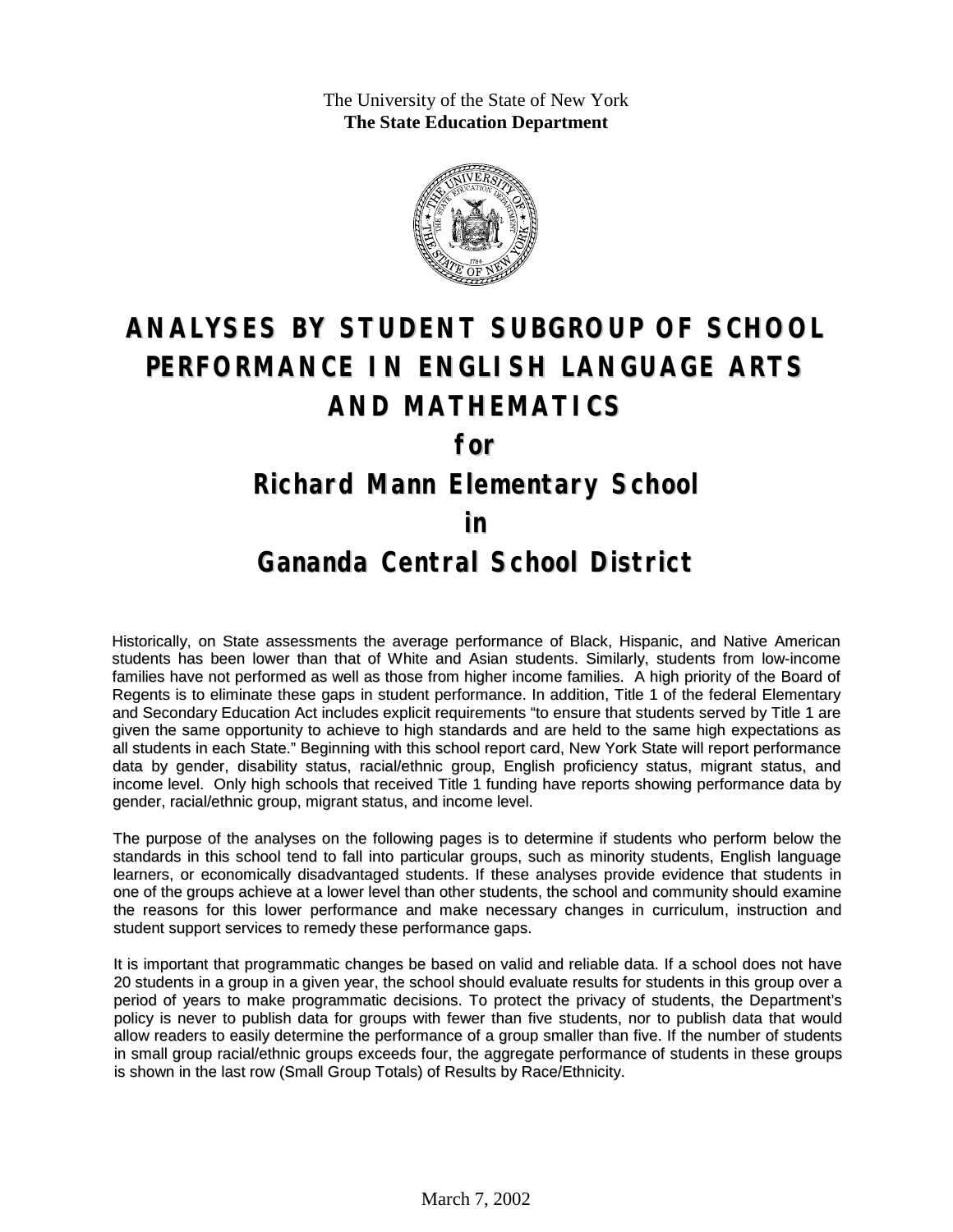# **Elementary English Language Arts**

A description of the performance levels and summary results for all general-education students and all students with disabilities can be found in the *Overview* of the New York State Report Card.

| <b>Student Subgroup</b>                  | <b>Counts of Students</b> |            |                             |                |                       |                |             |              | <b>Percentages</b><br>of Tested |                  |
|------------------------------------------|---------------------------|------------|-----------------------------|----------------|-----------------------|----------------|-------------|--------------|---------------------------------|------------------|
|                                          | <b>Not Tested</b>         |            |                             | <b>Tested</b>  |                       |                |             |              | <b>Students</b>                 |                  |
|                                          | <b>ALT</b>                | <b>ELL</b> | No<br>Valid<br><b>Score</b> | Level<br>1     | Level<br>$\mathbf{2}$ | Level<br>3     | Level<br>4  | <b>Total</b> | Level<br>$2 - 4$                | Level<br>$3 - 4$ |
| Results by Race/Ethnicity                |                           |            |                             |                |                       |                |             |              |                                 |                  |
| American Indian/Alaskan<br><b>Native</b> | $\mathbf 0$               | 0          | $\mathbf 0$                 | $\mathbf 0$    | $\mathbf 0$           | $\mathbf 0$    | 0           | $\mathbf 0$  | 0%                              | 0%               |
| <b>Black</b>                             | 0                         | 0          | $\pmb{0}$                   | $\mathbf s$    | s                     | s              | s           | 3            | $\mathbf s$                     | s                |
| Hispanic                                 | 0                         | 0          | $\pmb{0}$                   | s              | $\mathsf{s}$          | s              | s           | 1            | s                               | s                |
| Asian or Pacific Islander                | $\mathbf 0$               | 0          | 0                           | s              | $\mathbf s$           | ${\bf s}$      | $\mathbf s$ | $\mathbf{1}$ | $\mathbf s$                     | s                |
| White                                    | $\mathbf 0$               | 0          | $\mathbf 0$                 | 3              | 15                    | 46             | 17          | 81           | 96%                             | 78%              |
| Total                                    | $\mathbf 0$               | 0          | $\pmb{0}$                   | 3              | 18                    | 48             | 17          | 86           | 97%                             | 76%              |
| Small Group Totals (s)                   | 0                         | 0          | 0                           | 0              | 3                     | $\overline{c}$ | 0           | 5            | 100%                            | 40%              |
| Results by Gender                        |                           |            |                             |                |                       |                |             |              |                                 |                  |
| Female                                   | $\mathbf 0$               | 0          | $\pmb{0}$                   | $\pmb{0}$      | $\overline{7}$        | 23             | 8           | 38           | 100%                            | 82%              |
| Male                                     | $\mathbf 0$               | 0          | 0                           | 3              | 11                    | 25             | 9           | 48           | 94%                             | 71%              |
| Total                                    | $\mathbf 0$               | 0          | 0                           | 3              | 18                    | 48             | 17          | 86           | 97%                             | 76%              |
| Results by English Proficiency Status    |                           |            |                             |                |                       |                |             |              |                                 |                  |
| <b>English Proficient</b>                | 0                         | 0          | $\pmb{0}$                   | 3              | 18                    | 48             | 17          | 86           | 97%                             | 76%              |
| <b>Limited English Proficient</b>        | $\mathbf 0$               | 0          | $\pmb{0}$                   | $\pmb{0}$      | 0                     | $\mathbf 0$    | 0           | 0            | 0%                              | 0%               |
| Total                                    | $\mathbf 0$               | 0          | $\pmb{0}$                   | 3              | 18                    | 48             | 17          | 86           | 97%                             | 76%              |
| Results by Income Level                  |                           |            |                             |                |                       |                |             |              |                                 |                  |
| Economically<br>Disadvantaged            | $\pmb{0}$                 | 0          | $\mathbf 0$                 | $\mathbf{1}$   | $\mathbf 0$           | $\overline{4}$ | 1           | 6            | 83%                             | 83%              |
| Not Disadvantaged                        | 0                         | 0          | $\pmb{0}$                   | $\overline{2}$ | 18                    | 44             | 16          | 80           | 98%                             | 75%              |
| Total                                    | $\mathbf 0$               | 0          | 0                           | 3              | 18                    | 48             | 17          | 86           | 97%                             | 76%              |
| Results by Migrant Status                |                           |            |                             |                |                       |                |             |              |                                 |                  |
| <b>Migrant Family</b>                    | 0                         | 0          | $\pmb{0}$                   | $\pmb{0}$      | 0                     | $\mathbf 0$    | 0           | 0            | 0%                              | 0%               |
| Not Migrant Family                       | $\mathbf 0$               | 0          | $\pmb{0}$                   | 3              | 18                    | 48             | 17          | 86           | 97%                             | 76%              |
| Total                                    | 0                         | 0          | $\pmb{0}$                   | 3              | 18                    | 48             | 17          | 86           | 97%                             | 76%              |

**Note. ALT** designates severely disabled students eligible for the New York State Alternate Assessment; **ELL** designates English language learners eligible for an alternative assessment of proficiency in reading English; and **No Valid Score** designates students who did not receive a valid test score because of absence from all or part of the test or because the test was administered under nonstandard conditions.

03/07/02